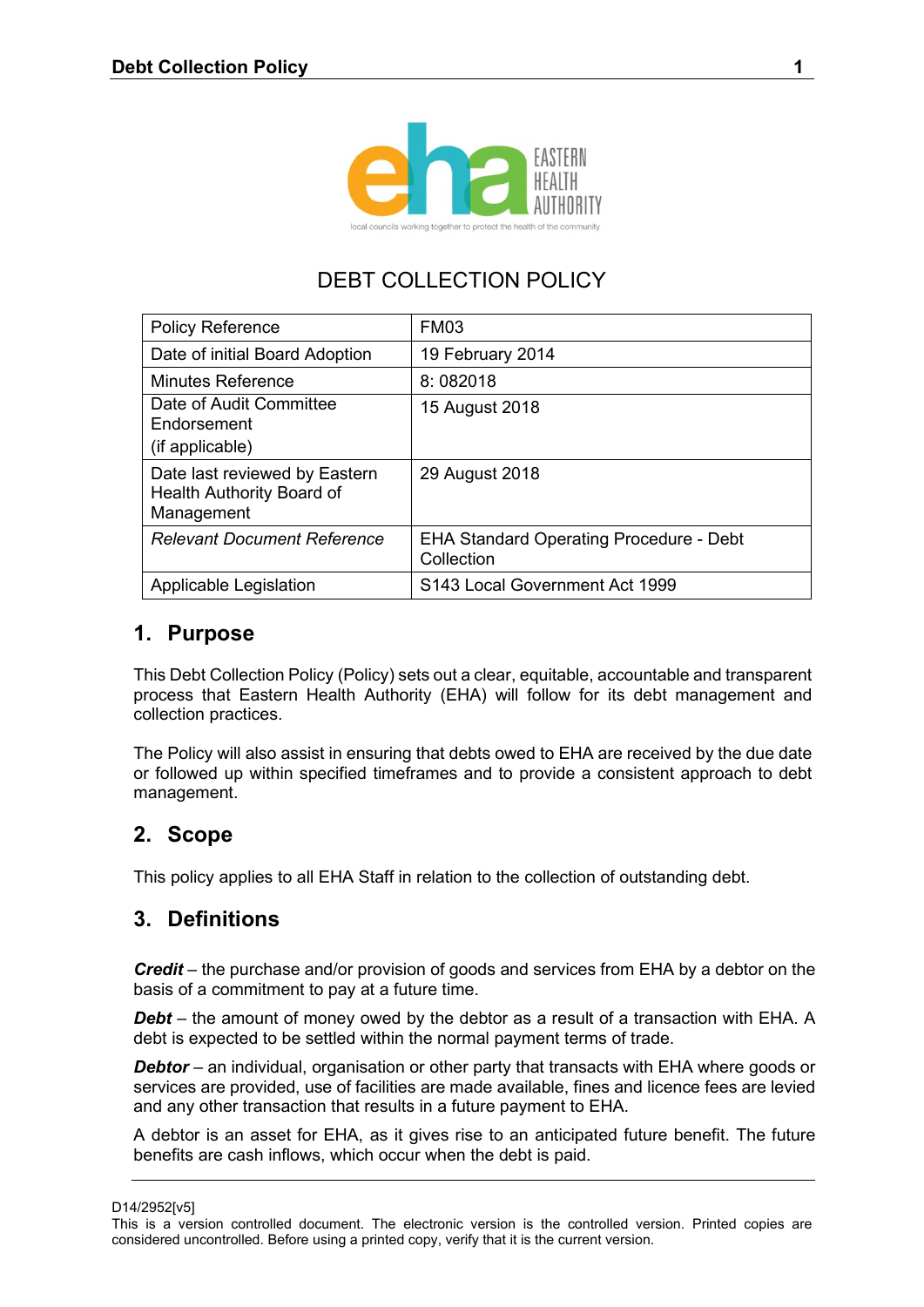*Invoice Date* – the date which the invoice has been raised in the debtors system.

**Write Off** – the accounting procedure for cancelling a debt that is no longer collectable resulting in its removal from EHA's Balance Sheet.

# **4. Principles**

Decisions relating to collection of outstanding debts will be considered in the context of:

#### **Accountability and Transparency**

EHA's practices and decisions will be made in accordance with the relevant legislation and accepted conventions. Staff will ensure that internal controls are applied when dealing with outstanding debts.

#### **Fairness and Equity**

EHA will ensure that all credit and related debts are managed fairly and equitably.

This Policy confirms that parties who incur debts do so on the understanding that the prescribed repayment terms are met.

#### **Responsibilities**

The team providing the goods and/or service to the debtor will be responsible for completing the documentation required for an invoice to be generated.

Administration will be responsible for raising the invoice and the recovery of any debts for all teams.

#### **Risk Management**

Principles of risk management will underpin decisions made in relation to credit and related debt management. To reduce the risk of non-payment of debt, a structured collection and recovery process will be applied.

# **5. Policy**

EHA staff will maintain procedures that support the administration of this Policy.

#### **5.1 Credit Management**

Credit terms for all Debtors are 30 days from the date of invoice.

#### **5.2 Debt Management**

- 5.2.1 If payment has not been received within 30 days of the invoice date an invoice reminder will be emailed to the debtor advising of invoices still to be paid as a first reminder.
- 5.2.2 If payment has not been received within 60 days of the invoice date a Final Demand Letter will be sent to the debtor requesting immediate payment. The

D14/2952[v5]